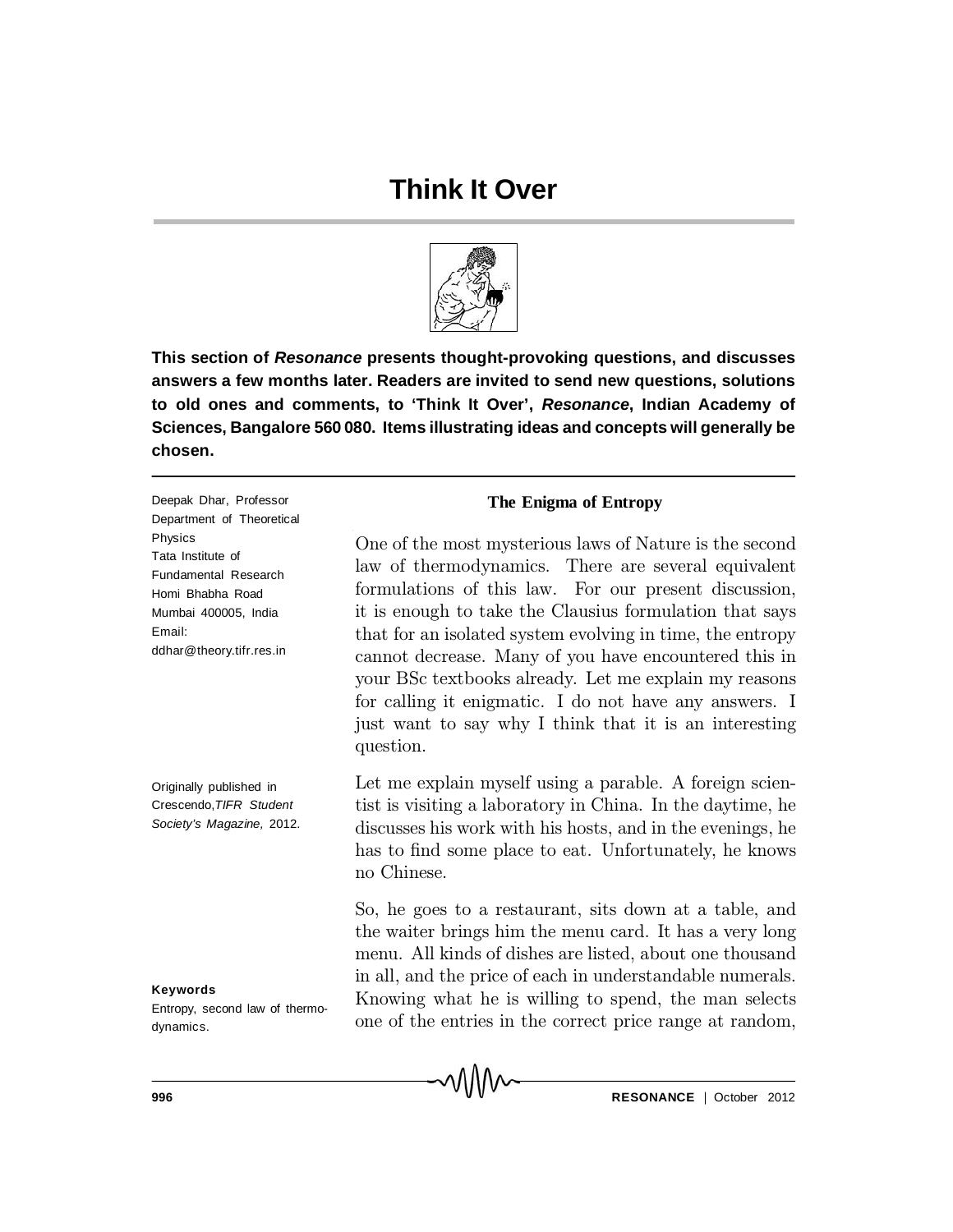## **THINK IT OVER**

and points to it. Eventually, the waiter brings him the food, he eats and leaves. Next day, it is the same story. The food is satisfactory and the man has no complaints.

But, after a few days, he discovers a new restaurant in the neighbourhood. It is the same price range, and the same quality of food. He tells his friends that he prefers this restaurant to the other. The friend knows how he places his order, and wants to know what is special about the second restaurant. The man says that there the menu is bigger, ten thousand entries, and he likes to have more choices.

Of course, one would think that the man was quite foolish. What difference does it make that the menu has one thousand or one million entries; after all, at one time, you are only going to eat one meal! The important point to emphasize is that thermodynamical systems, even those with no brains at all, do exactly this all the time.

As a paranthetical remark, let me add here that the description of a system of say gas molecules in a box `having a wish to' increase their entropy is quite inappropriate, even though in textbooks one often encounters such expressions as \the electron wants to go to the lowest energy state". The electron has no brains, and in no effective sense could this be true. Also, if everybody wanted to lower their energy, where would the extra energy go? In my parable, this was done deliberately, as a rhetorical device. In a more serious discussion, one should ignore this deliberate anthropomorphic flavour added to the story. The amazing fact remains that `having more choices' is such an important fundamental principle of Nature.

Consider a known mass of a dilute gas, say hydrogen, kept in a box at a fixed temperature. Then, given this specification of the macroscopic system, we are able to

MWV

The food item chosen defines the 'microstate' of the system at the time.

A physical system tends to evolve to a state of higher entropy.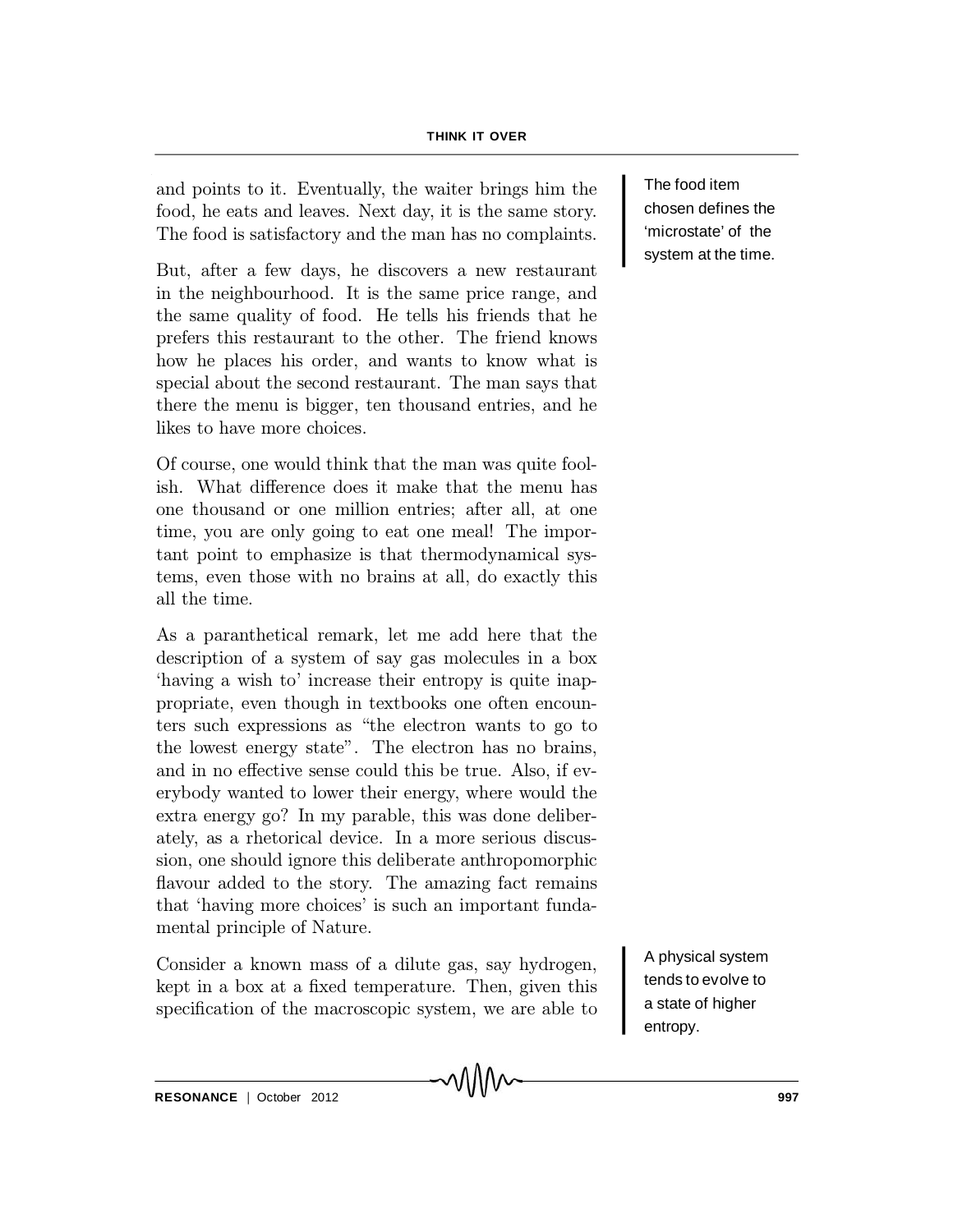Entropy seems to be not a function of what is, but of what could have been.

determine other properties of the system, like the pressure or the viscosity of the gas, etc. However, given the macroscopic parameters characterizing the system, we cannot really tell the precise position and velocity of each individual molecule: there are very many 'microstates' corresponding to a fixed macrostate. According to a famous equation of Boltzmann, the entropy  $S$  is equal to  $k \log \Omega$ , where  $\Omega$  is the number of microstates available to the system. So, the entropy is not determined by the current state (the actual microstate), but by what other states it could have been in. It seems to be not a function of what is, but of what could have been!

Often one explains the notion of entropy by saying that it is a measure of disorder. The system is prepared in a macrostate, but it could have been in any of the microstates of the system. When the system is observed after some time, we can only say that each microstate occurs with probability  $1/\Omega$ . To any such probability distribution, in which microstate *i* occurs with probability  $p_i$ , we can define a quantity, the Shannon entropy  $S_{\text{Sh}} = \sum_i p_i \log p_i$ . But this measures the uncertainty the observer feels, given the limited information. It seems to be a measure of disorder in the head of the observer, not in the system.

Continuing our story, when our hero is asked to explain what the point of having more choices is, he says, "Well, my boss in the lab is a very nosey person. I think he wants to know exactly what I eat, even though it is none of his business. I chose the second restaurant, just to spite him." This explanation seems not really convincing. In fact, most of the time, the boss (the external observer) does not want to know the details of what the person ate, and maybe the hero is not really so full of negative emotions, like spitefulness. One is reminded of Einstein's words: "Subtle is the Lord, but malicious He is not." For the more agnostic readers, `Lord' in the above quotation may be replaced by 'Nature'.

л∧∧∼

Entropy as a measure of lack of informationabout the system.